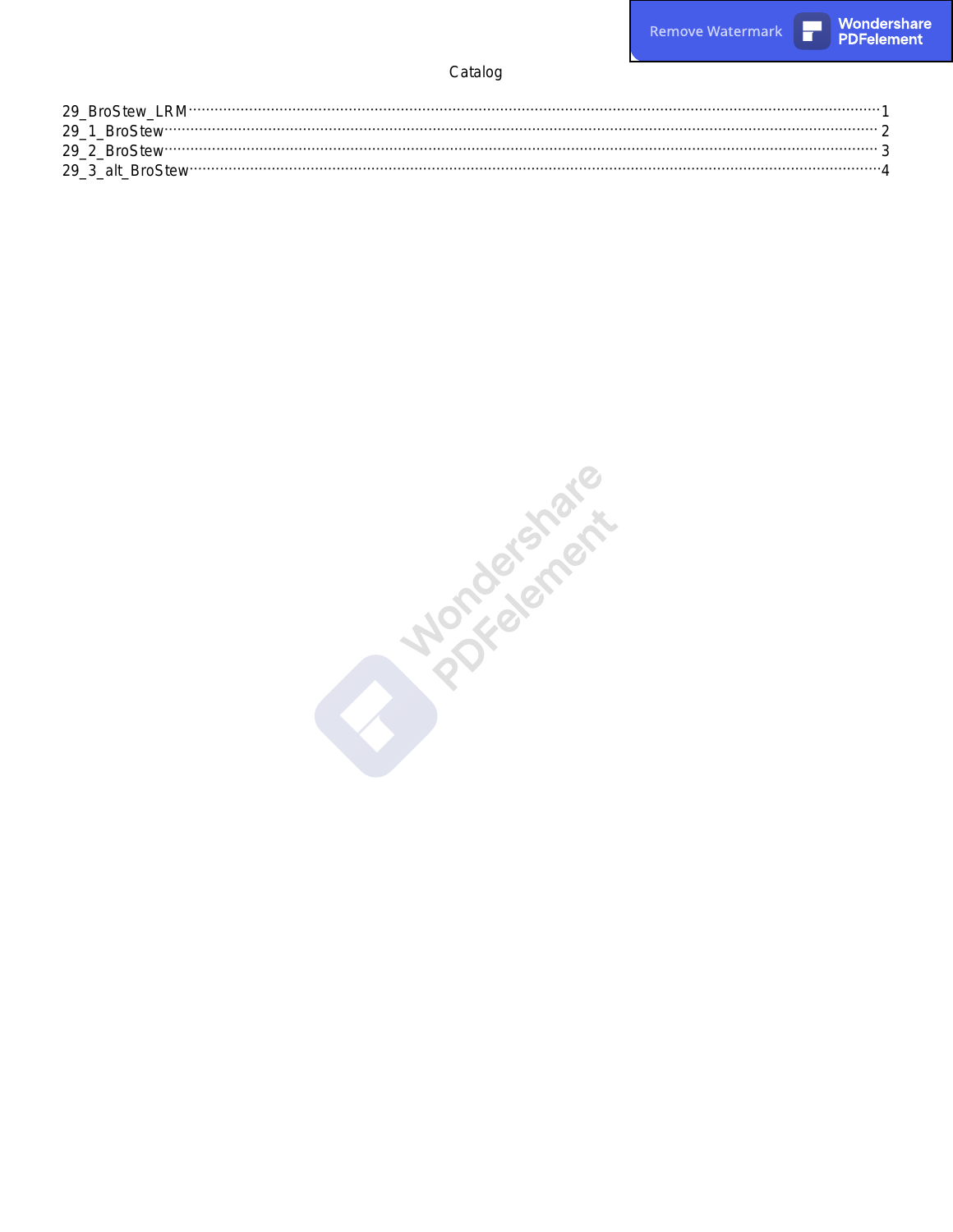# <span id="page-1-0"></span>paris



*Lay Reader Message*

#### **Eternal Treasures**

An old epitaph reads, "What I gave, I have; what I spent, I had; what I kept, I lost."

Obviously this person had much wisdom. He realized that, during his life, only that which was given to the Lord had any lasting value. The things he had purchased while alive were used up and gone, and the possessions he owned at death were of no good to him then.

Speaking to this subject, Jesus said in Matthew 6:19-21, "Do not lay up for yourselves treasures on earth, where moth and rust destroy, and where thieves break in and steal, but lay up for yourselves treasures in heaven, where neither moth nor rust destroys and where thieves do not break in and steal. For where your treasure is, there your heart will be also." Jesus said that treasures on earth would not last. The cars we buy will become dented and end up in the junkyard. The clothes we wear will wear out. Jesus said that we are to store up treasures in heaven or as the epitaph reads, "What I gave, I have." How do we store up treasures in heaven? When we give cheerfully and generously to God through our churches, we store up treasures in heaven. What are these treasures? Well, what is the only thing that goes to Heaven? Is it gold and silver? Maybe stocks and bonds? How about that car or mansion? No! The treasure is people! God is blessed and honored through our faithful giving because, through it, the Gospel is preached and taught and souls are saved.

In a quote from Joe Seaborn we read:

*"In a real sense, giving to the cause of Christ is nothing more or less than laying aside eternal investments so that when we stand before Christ in heaven, we have gold, silver, and precious stones that we have been laying at his feet all along. The crown that we talk about laying at his feet will just be one more thing that we give, our final offering, in a long string of offerings that began long before."*

May God grant us the wisdom and then the strength to store up for ourselves treasures in heaven rather than treasures here on earth.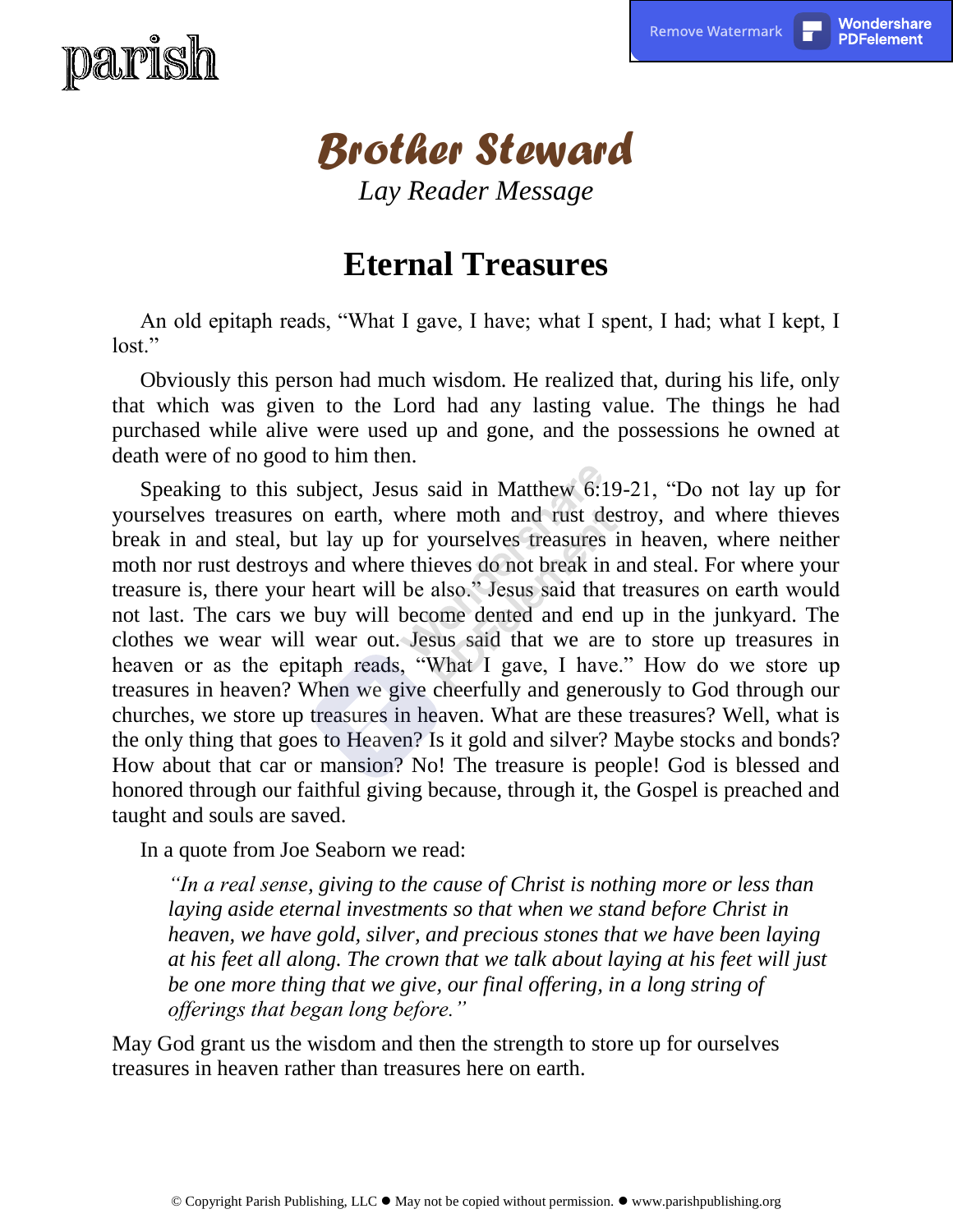## <span id="page-2-0"></span>*Brother Steward*

#### *Protect Us from All Anxiety*

*Our Abbot said, "Yes the world is in a mess and we worry about everything. But back in the Dark Ages things weren't so hot either. The Crusades weren't going so well, barbarians were bombarding our Monasteries, the King was extorting taxes, and the poor and homeless sought shelter. One Brother was so depressed with anxiety and worry; he never left his cot turning into a 24 hour couch-potato.*

*Another Brother, in charge of motivation, challenged him. "Look outward, not inward. Do something* 

*instead of nothing. Say a prayer. Plant some seeds. Make soup. Feed the hungry. Comfort the afflicted. Beg for coins." And these things, the Anxious Brother did to his great relief. So our Abbot continued, "Today we face the same anxieties and worries, but we have the gifts of time, talent, and treasure, to overcome our fears. Stewardship of these gifts helps us to be active participants in God's mission. So pray. Volunteer. Raise funds for our ministries. Yes, make soup. Sitting on the sidelines doesn't help. Be an active steward. You will be a recipient of fulfillment, contentment, and spiritual achievement* 

*… and God's graces. Amen!"*

*Brotherly love … and good cheer!*



PDFelement

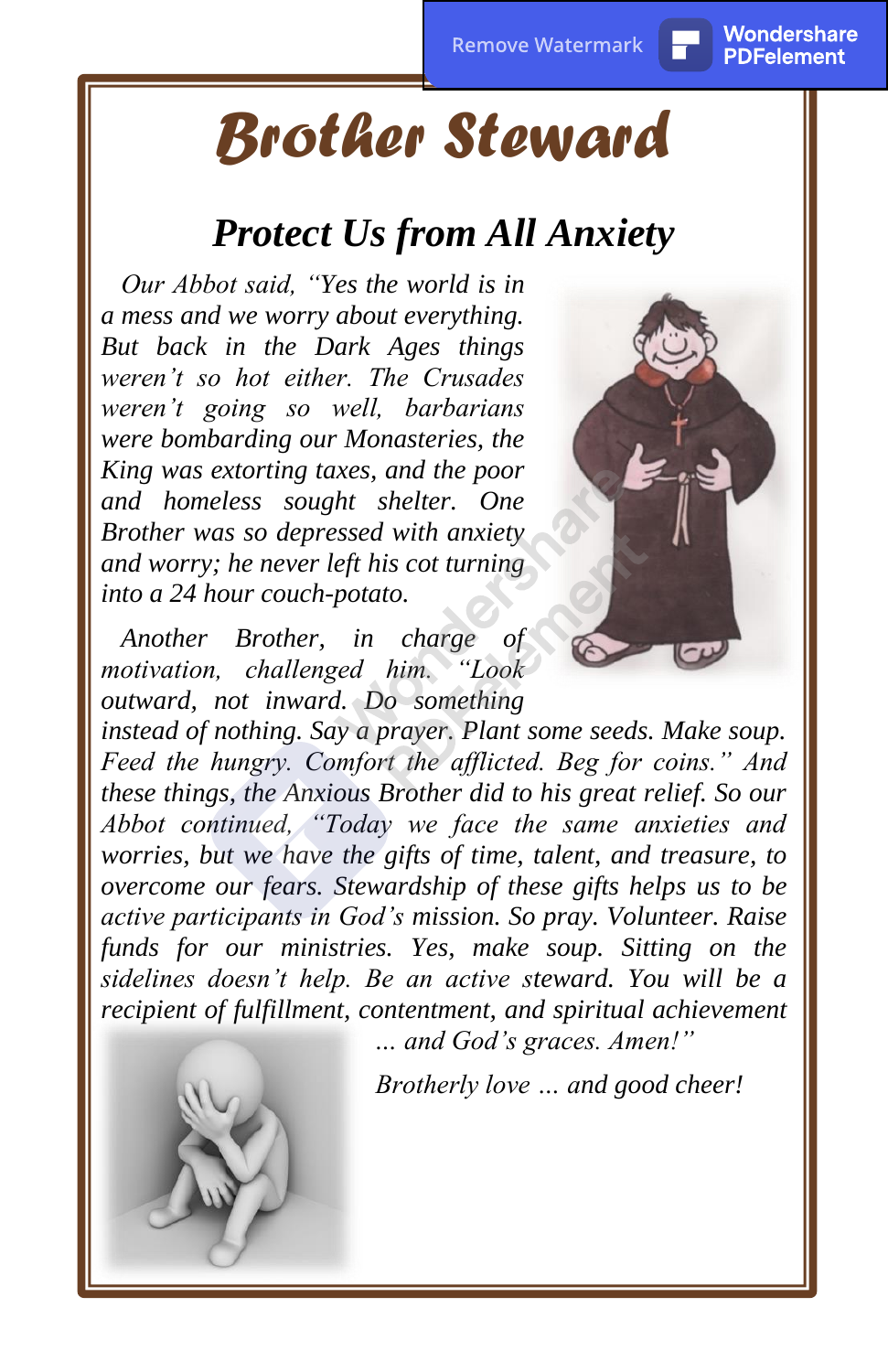### <span id="page-3-0"></span>*Brother Steward Prayers and the GPS*

*A youngster asked me this question: "If my whole school says prayers at the same time, how can God listen to each one? How's that possible?" I gave the usual textbook answer that God is all knowing and listens to everyone. Not satisfied, the child persisted asking, "How is it possible for God to listen to maybe thousands or millions of prayers being said at the same time from around the world?"*



PDFelement

*"Well," I said, "Maybe this might try to explain it: remember the last time in your Dad's car and he was typing in instructions to the GPS for directions on vacation. What happened?" The child thought and then said, "A lady's voice came on and told dad to turn left, then right onto highway 95."*

*I said, "At the same time thousands, maybe millions, of travelers all over the country were asking for directions. And the same voice listened and answered each and every one at the same time. It seems impossible, but it happens every day."*

*"Wow! You mean God is like that voice?" I said, "Yes, God hears all our prayers; but answers them in different ways. Not in a voice you can hear and maybe not right away, but in a way you can feel or see or understand." "So GPS and G.O.D. have* 



*a lot in common," the child replied. I answered, "Yes! And as a young steward of God's gift of time, use it wisely."*

*God bless.*